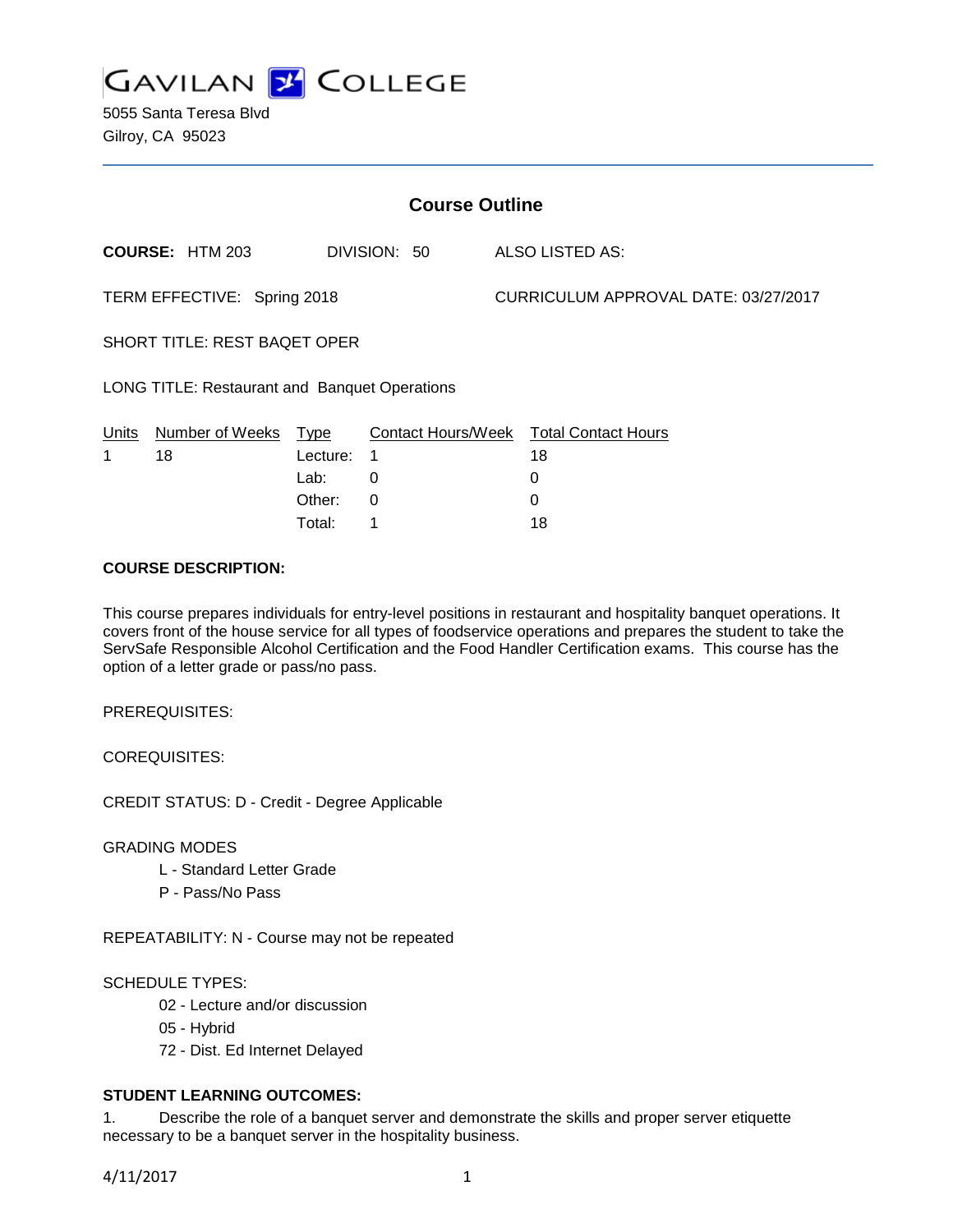Measure: homework, role playing, quiz, discussion PLO<sup>.</sup> ILO: 7,2,1,4 GE-LO: Anticipated Year of Assessment: 2017

2. Identify the skills and competencies required to handle food in a food service operation. Measure: homework, quiz, discussion PLO: ILO: 7,2,1 GE-LO: Anticipated Year of Assessment: 2017

3. Identify the roles and responsibilities of a server as it pertains to selling and serving alcohol. Measure: homework, quiz, discussion, role playing PLO: ILO: 7,2,1,4 GE-LO: Anticipated Year of Assessment: 2017

## **CONTENT, STUDENT PERFORMANCE OBJECTIVES, OUT-OF-CLASS ASSIGNMENTS**

Curriculum Approval Date: 03/27/2017

9 Hours

Content: Banquet Server Training -

- 1) The Role of the Banquet Server
- 2) Banquet Server Etiquette
- 3) Handling Requests
- 4) Team System of Service
- 5) Pre-Event Preparation/Briefing
- 6) Table Set-Up/Standards
- 7) Napkin Folding
- 8) Tray Standards and Techniques of Carrying the Tray
- 9) Types of Food Service
- 10) Styles of Service
- 11 ) Sequence of Service

Student Performance Objectives (SPO): Identify and demonstrate the basic tasks and responsibilities of the banquet server. Describe and model the grooming and personal hygiene standards in banquet and restaurant operations. Identify strategies to successfully meet guest requests. Identify the necessary components of a pre-event meeting and describe the importance of this interaction. Demonstrate how to effectively set a table for a formal event and model various napkin folds used in banquet operations. Model effective techniques for loading and carrying a tray in a foodservice operation. Describe and outline the sequence of service used in a banquet operation.

3.5 Hours

Content: ServSafe Food Handler Training -

- 1) Basic Food Safety
- 2) Personal Hygiene
- 3) Cross-Contamination and Allergens
- 4) Time and Temperature

4/11/2017 2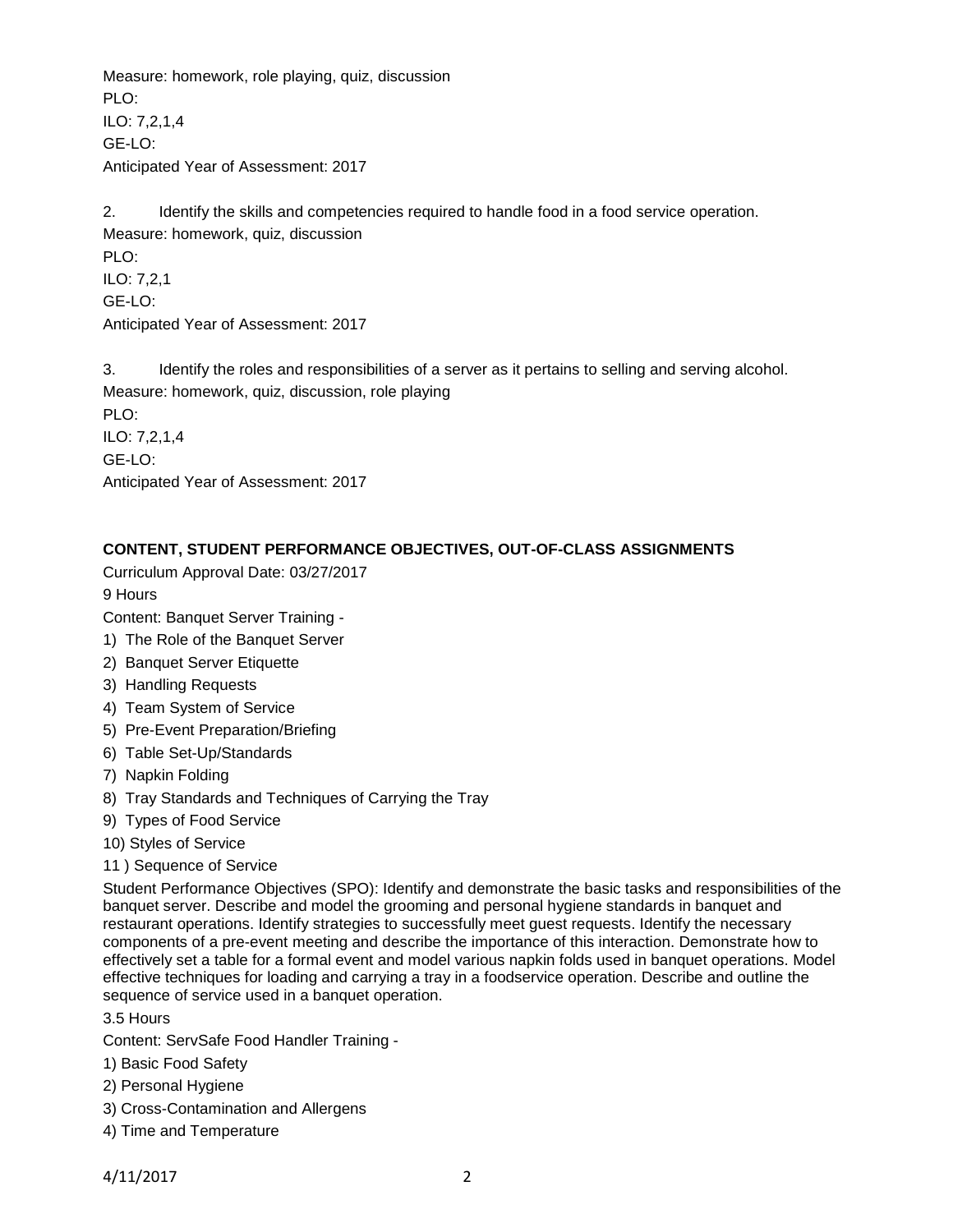## 5) Cleaning and Sanitation

Student Performance Objectives (SPO): Outline the necessary standards for basic food safety. Identify the personal hygiene requirements when handling food and beverage in a business. Define cross-contamination and allergens in food and discuss how it impacts safe food practices. Explain what is meant by time and temperature as it relates to food. Discuss proper cleaning and sanitation practices and protocol required in a food and beverage establishment.

3.5 Hours

Content: ServSafe Alcohol Training -

- 1) Alcohol Law and Your Responsibility
- 2) Recognizing and Preventing Intoxication
- 3) Alcohol and the Body
- 4) Checking Identification
- 5) Handling Difficult Situations

Student Performance Objectives (SPO): Explain the responsibilities of a seller or server of alcohol in a hospitality operation. Identify ways to assess a guests level of intoxication. Identify the proper way of checking identification when verifying the age of an individual who is purchasing alcohol. Demonstrate effective strategies for handling intoxicated guests.

2 Hours

### **METHODS OF INSTRUCTION:**

lecture, guest speakers, guided practice

### **METHODS OF EVALUATION:**

Writing assignments

Percent of total grade: 0.00 %

Percent range of total grade: 0 % to 10 % Written Homework If this is a degree applicable course, but substantial writing assignments are NOT appropriate, indicate reason: Course primarily involves skill demonstration or problem solving

Problem-solving assignments

Percent of total grade: 20.00 %

Percent range of total grade: 20 % to 40 % Other: Case Studies, Role Playing

Objective examinations

Percent of total grade: 40.00 %

Percent range of total grade: 40 % to 50 % Multiple Choice True/False Matching Items

Other methods of evaluation

Percent of total grade: 20.00 %

Percent range of total grade: 20 % to 40 % Class Participation

#### **OUT OF CLASS ASSIGNMENTS:**

Required Outside Hours: 18

Assignment Description: Out-of-Class Assignments: Read instructor provided handouts on each topic. Read and answer the questions from the instructor provided case studies. Come prepared to discuss in class. Visit a restaurant and analyze and evaluate the servers, table settings and styles of service. Write a 1-2 page paper on your findings and come prepared to discuss them with the class.

Required Outside Hours: 7

Assignment Description: Out-of-Class Assignments: Read related information in the ServSafe California Food Handler Guide. Complete ServSafe Practice Quiz on each specific topic. Read and answer the questions from the instructor provided case study. Come prepared to discuss in class.

Required Outside Hours: 7

## **REPRESENTATIVE TEXTBOOKS:**

Required: